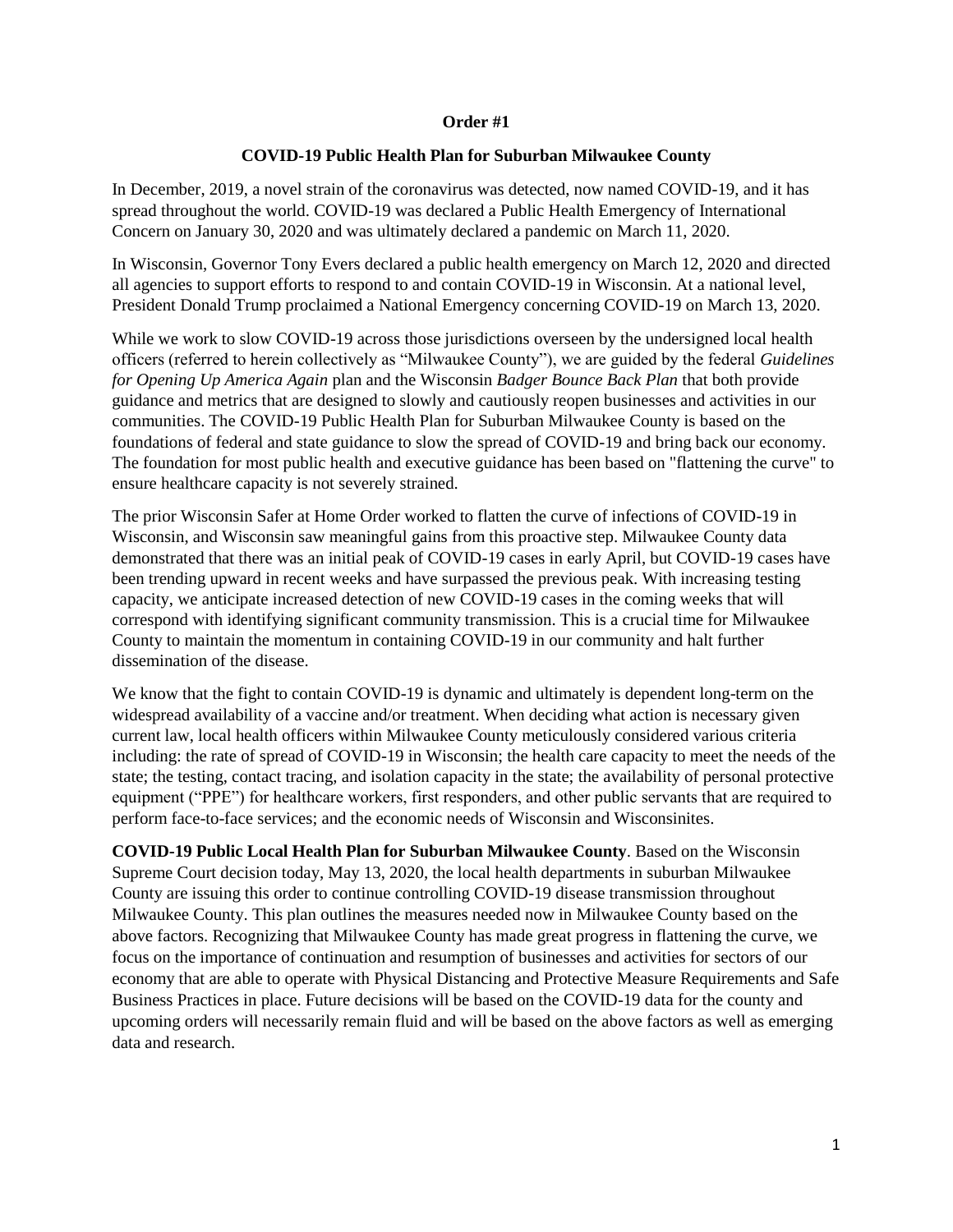Pursuant to Wis. Stat. § 252.03(1) $\&$ (2), the undersigned local health officers from the undersigned municipal health departments of Cudahy; Franklin; Greendale; Greenfield; Hales Corners; Oak Creek; North Shore (Bayside, Brown Deer, Fox Point, Glendale, River Hills, Shorewood, and Whitefish Bay); South Milwaukee/St. Francis; Wauwatosa; and West Allis/West Milwaukee in Milwaukee County order the following within their respective jurisdictions:

- **1. Definitions.** The following definitions apply to this order.
	- a. **Child Care Setting.** "Child Care Setting" means all licensed and certified child care providers caring for any age or ages of children up to 18 years of age.
	- b. **Essential Government Functions. "**Essential Government Functions" include all services provided by the State, Tribal, or local governments needed to ensure the continuing operation of the government body and provide and support the health, safety, and welfare of the public. Each government body shall determine its Essential Government Functions, if any, and identify employees and contractors necessary to the performance of those functions.
	- c. **Minimum Basic Operations**. All for-profit and not for profit businesses shall be allowed to operate in order to perform the following minimum basic operations provided they comply with Physical Distancing and Protective Measure Requirements and Safe Business Practices:
		- i. Basic functions. The minimum necessary activities to maintain the value of the business's inventory, preserve the condition of the business's physical plant and equipment, ensure security, process payroll and employee benefits, or for related functions, including where these functions are outsourced to other entities.
		- ii. Facilitating remote work. The minimum necessary activities to facilitate employees of the business being able to continue to work remotely from their residences.
		- iii. Delivery and mailings. Minimum Basic Operations may include fulfilling nonessential deliveries, mailing parcels, or receiving parcels. Delivery or parcel services may not require a signature by the recipient.
	- d. **Physical Distancing and Protective Measure Requirements.** For purposes of this order and to the extent possible under applicable laws including but not limited to the Americans with Disabilities Act, "Physical Distancing and Protective Measure Requirements" means:
		- i. Maintaining physical distancing of six (6) feet between people not residing in a single living unit or household;
		- ii. Washing hands with soap and water for at least 20 seconds as frequently as possible or using hand sanitizer;
		- iii. Covering coughs or sneezes (into the sleeve or elbow, not hands);
		- iv. Regularly cleaning high-touch surfaces;
		- v. Not shaking hands;
		- vi. Use of a mask or cloth face covering. Note: the use of masks or cloth face coverings is strongly recommended but shall not be required due to equity concerns regarding the challenges that either may cause for individuals because of disabilities and/or shortages of PPE; and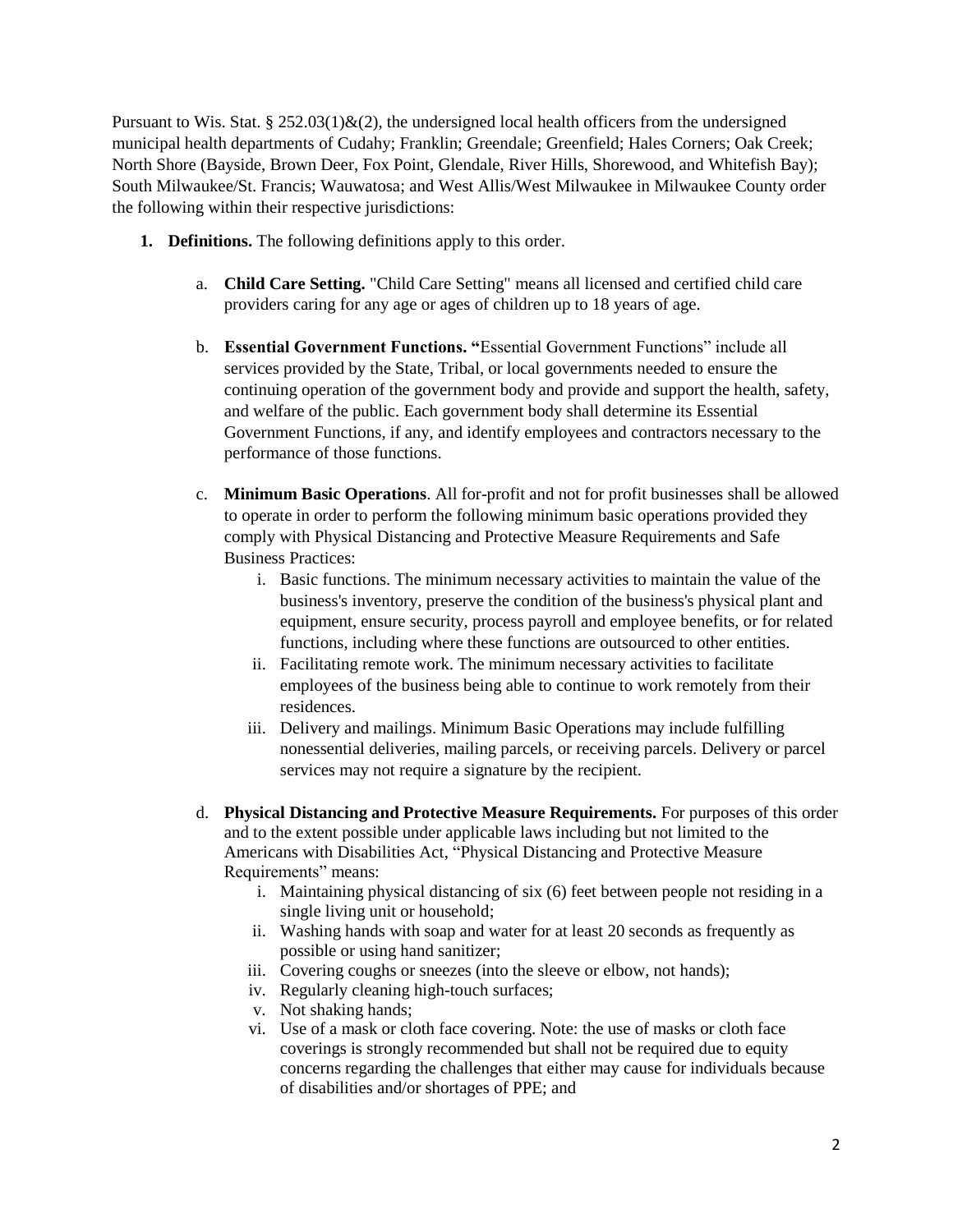- vii. Following all other public health recommendations issued by State of Wisconsin Department of Health Services, Milwaukee County Department of Health & Human Services and the U.S. Centers for Disease Control and Prevention.
- e. **Safe Business Practices.** For purposes of this order and to the extent possible under applicable laws including but not limited to the Americans with Disabilities Act, **"**Safe Business Practices" means:
	- i. Establishing, to the extent possible, curbside pick-up to reduce in-store traffic and mitigate outdoor lines;
	- ii. Establishing entry lines outside of the store with markings for patrons to enable them to stand at least six (6) feet apart from one another while waiting to enter a store. Stores are encouraged to also use alternatives to lines, including allowing customers to wait in their vehicles for a text message or phone call and scheduling pick-ups or entries to the store;
	- iii. Ensuring one way traffic in shopping aisles;
	- iv. Increasing standards of facility cleaning and disinfection to limit worker and patron exposure to COVID-19, as well as adopt protocols to clean and disinfect in the event of a positive COVID-19 case in the workplace;
	- v. Adopting policies to prevent workers from entering the premises if they display respiratory symptoms or have had contact with a person with a confirmed diagnosis of COVID-19; and
	- vi. Complying with Physical Distancing and Protective Measure Requirements.
- **2. Continuation and Resumption of Businesses and Activities.** The following businesses and activities are allowed to continue operations in accordance with the conditions contained herein:
	- a. **Essential Government Functions**. Essential government functions may continue to operate at the level determined by each local municipality.
		- i. All employees shall comply with Physical Distancing and Protective Measure Requirements.
		- ii. Government bodies should continue to follow the Wisconsin Department of Justice's Office of Open Government guidance regarding holding government meetings and should consult directly with that office regarding specific open meetings questions.<sup>i</sup> Government bodies with additional questions about open meetings requirements should consult with the Wisconsin Department of Justice's Office of Open Government.
	- b. **Healthcare & Public Health Operations.** All healthcare and public health operations may operate. Healthcare and Public Health Operations shall be broadly construed to avoid any impediments to the delivery of healthcare, broadly defined. Such establishments shall:
		- i. Abide by Physical Distancing and Protective Measure Requirements; and
		- ii. Abide by Safe Business Practices.
	- c. **Human Service Operations**. For purposes of this order, individuals may leave their residence to work for or obtain services at any state, institutional, or community-based setting providing human services to the public.

Human Service Operations includes, but is not limited to: long-term care and assisted living facilities, as long as the facility follows all current DHS Recommendations for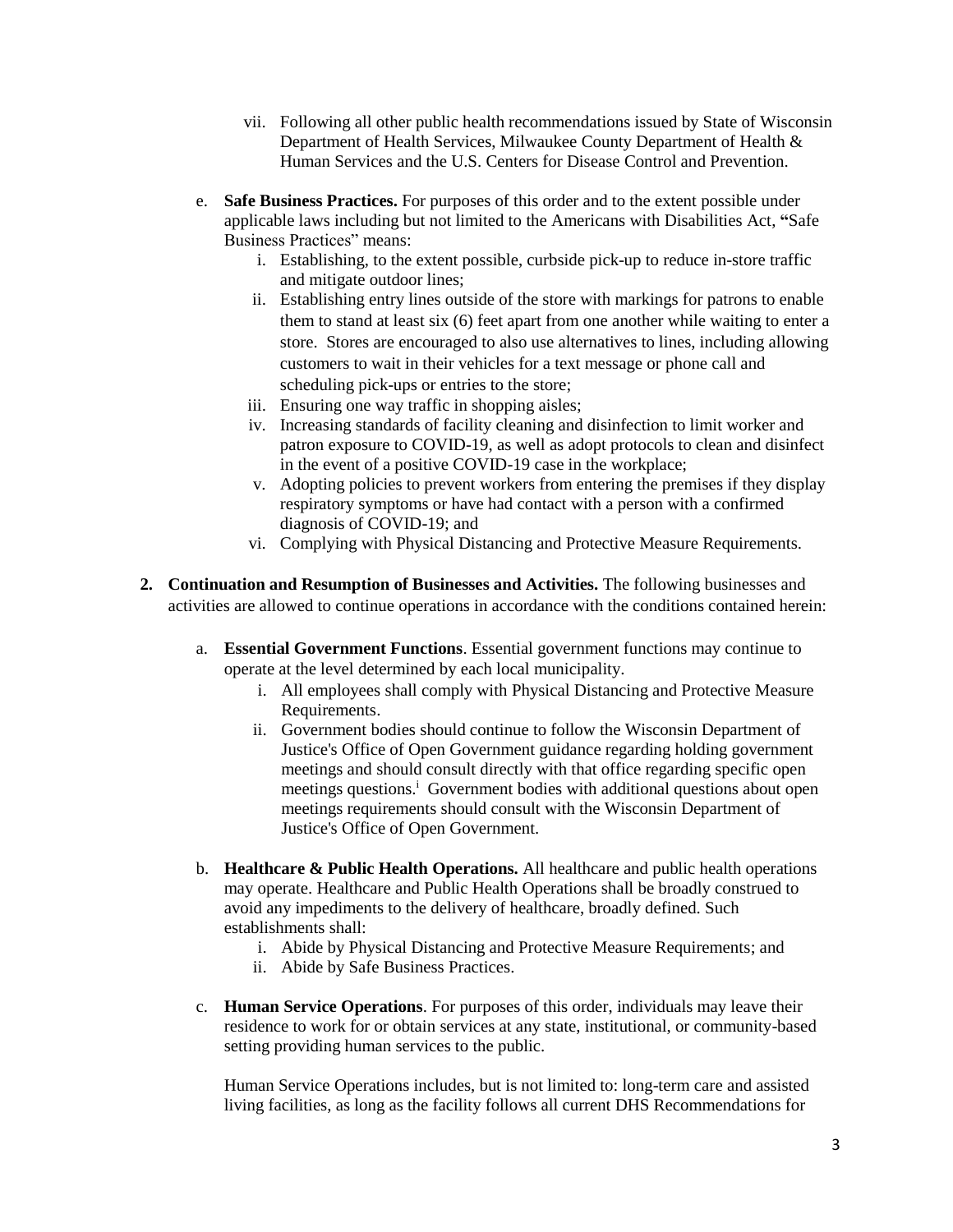Prevention of COVID-19 in Long-Term Facilities and Assisted Living Facilities and all applicable U.S. Centers for Disease Control Recommendations; residential settings and shelters for adults, seniors, children, victims of domestic abuse, people with disabilities, people with substance use disorders, or mental illness; transitional facilities; home-based settings to provide services to individuals with physical, intellectual, or developmental disabilities, seniors, adults, or children; adult day care, adult day services, and supportive home care; field offices that provide and help to determine eligibility for basic needs including food, cash assistance, medical coverage, vocational services, or rehabilitation services; developmental centers; adoption agencies; businesses that provide food, shelter, social services, or other necessities of life for economically disadvantaged individuals, individuals with physical, intellectual, or developmental disabilities, or otherwise needy individuals.

Human Services Operations shall be construed broadly to avoid any impacts to the delivery of human services, broadly defined.

d. **Essential Infrastructure**. For purposes of this Order, individuals may leave their residence to provide any services or perform any work necessary to offer, provide, operate, maintain, and repair Essential Infrastructure.

Essential Infrastructure includes, but is not limited to: food production, distribution, fulfillment centers, storage facilities, marinas, and sales; construction (including, but not limited to, construction required in response to this public health emergency, hospital construction, construction of long-term care and assisted living facilities, public works construction, school construction, Essential Business and Operations construction, construction necessary for Essential Governmental Functions, and housing construction, except that optional or aesthetic construction should be avoided except as permitted as a Minimum Basic Operation); building management and maintenance; airport operations; operation and maintenance of utilities, including water, sewer, gas, and electric (including power generation, distribution, production of raw materials, and Wisconsin Department of Natural Resources-certified and registered drinking water and wastewater testing laboratories); Wisconsin Home Energy Assistance, Low Income Home Energy Assistance Program, and Public Benefits Energy Assistance Program offices, customer service centers, and public intake centers; distribution centers; oil and biofuel refining; roads, highways, railroads, and public transportation; ports; cybersecurity operations; flood control; solid waste and recycling collection and removal; and internet, video, and telecommunications systems (including the provision of essential global, national, and local infrastructure for computing services, business infrastructure, communications, and web-based services).

Essential Infrastructure shall be construed broadly to avoid any impacts to essential infrastructure, broadly defined.

- e. **Stores that sell groceries and medicine.** Grocery stores, bakeries, pharmacies, farm and produce stands, supermarkets, food banks and food pantries, convenience stores, and other establishments engaged in the retail sale of groceries, canned food, dry goods, frozen foods, fresh fruits and vegetables, pet supply, fresh meats, fish, poultry, prepared food, alcoholic and non-alcoholic beverages, and any other household consumer products (such as cleaning and personal care products). Such establishments shall:
	- i. Close all seating intended for consuming food;
	- ii. Cease any self-service operations of salad bars, beverage stations, and buffets;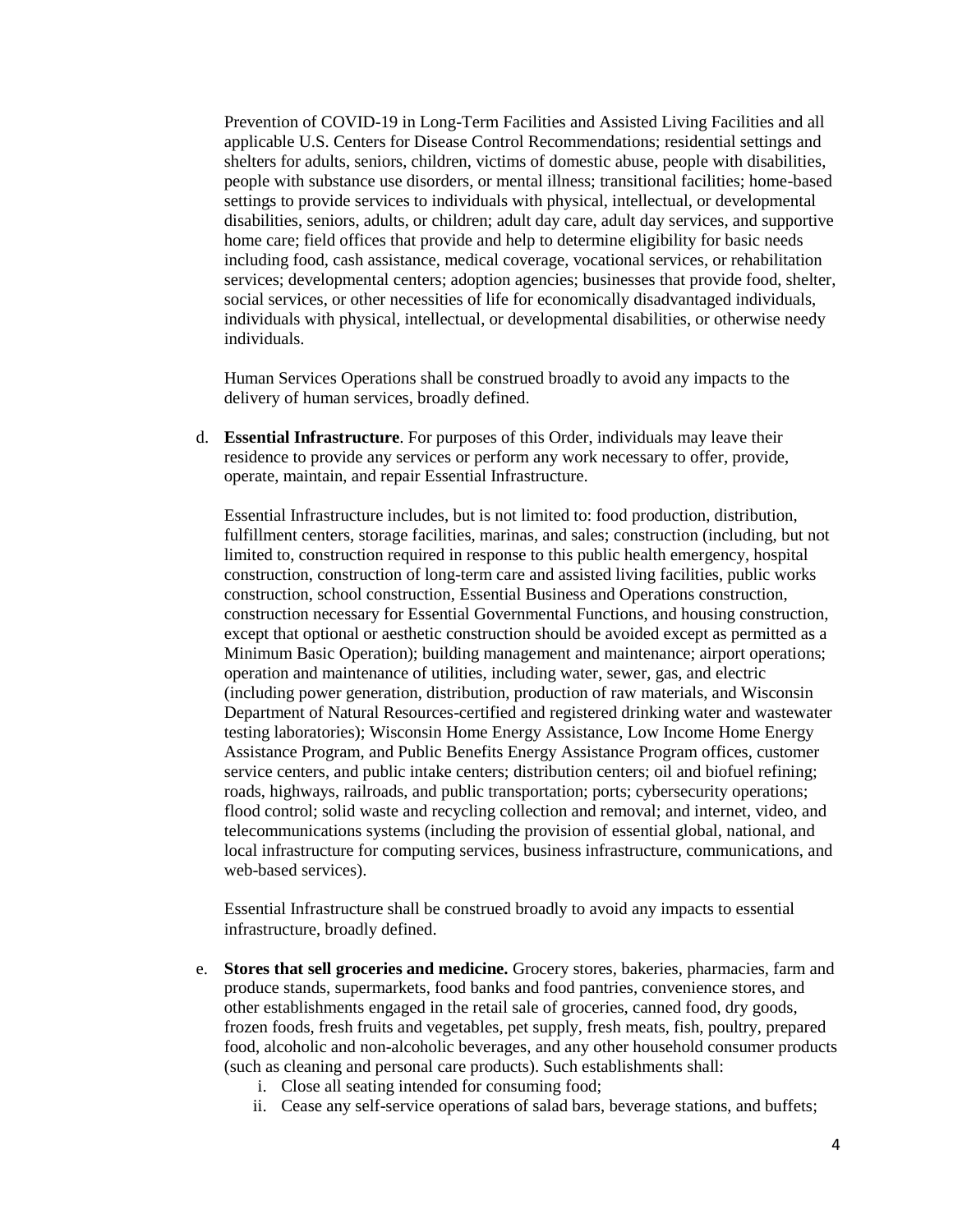- iii. Except for grocery stores, prohibit customers from self-dispensing all unpackaged food;
- iv. Abide by Physical Distancing and Protective Measure Requirements; and
- v. Abide by Safe Business Practices.

This section should not be interpreted to provide an exemption for businesses engaged in the sale of food or beverage ancillary to their primary purpose, such as those businesses required to close under Section 5 of this order who also may engage in some food or beverage sales.

- f. **Food and beverage production, transport, and agriculture.** Food and beverage manufacturing, production, processing, transportation, and cultivation; farming, livestock, fishing, baking, and other production agriculture, including cultivation, marketing, production, and distribution of animals and goods for consumption; businesses that provide food, shelter, and other necessities of life for animals, including animal shelters, boarding, rescues, kennels, and adopting facilities; farm and agriculture equipment, supplies, and repair services may operate.
- g. **Retail Establishments**. Retail establishments, including indoor shopping malls, may remain open. Such establishments shall:
	- i. Limiting the number of individuals in a location to either 25% of the total occupancy limits established by the local municipality or four (4) individuals per 1,000 square feet of customer floor space;
	- ii. Abide by Physical Distancing and Protective Measure Requirements; and
	- iii. Abide by Safe Business Practices.
- h. **Restaurants.** Restaurants may remain open only if they remain in compliance with the following:
	- i. Restaurants may remain open for food take-out or delivery service only;
	- ii. Alcohol sales shall comply with Section 2(i) below;
	- iii. Customers may enter the above establishments only for the purpose of ordering, pick-up, and paying for food or beverages or both;
	- iv. No seating may be provided;
	- v. Food and drink may not be consumed on premises, either indoors or outdoors;
	- vi. Establishments shall meet Physical Distancing and Protective Measure Requirements among all individuals on the premises to the extent possible;
	- vii. Restaurants shall cease any self-service operations of salad bars, beverage stations, and buffets; and
	- viii. Customers are prohibited from self-dispensing any unpackaged food or beverage.
- i. **Bars**. This includes breweries, brewpubs, wineries, distilleries, and alcohol beverage retailers. Such establishments may remain open only if they remain in compliance with the following:
	- i. Carryout sales of alcohol beverages and food are allowed if permitted by state law and municipal ordinance;
	- ii. Delivery of alcohol beverages to retail customers is prohibited;
	- iii. Wineries holding direct wine shippers' permits may make deliveries of wine in accordance with their permit;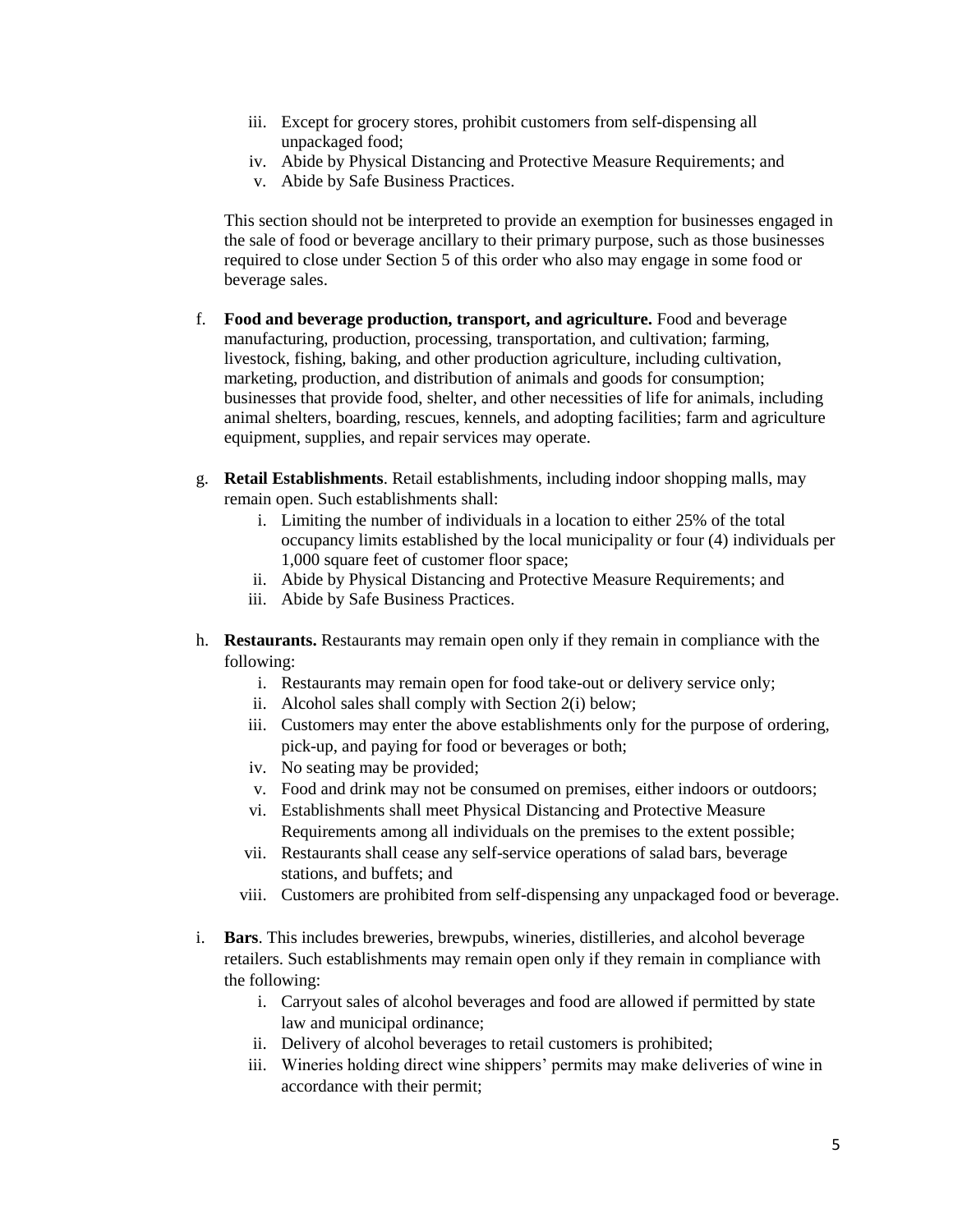- iv. Breweries, wineries, and distilleries may continue manufacturing functions with Physical Distancing and Protective Measure Requirements in place;
- v. Customers may enter the above establishments only for the purpose of ordering, pick up, and paying for food or beverage or both;
- vi. No seating may be provided;
- vii. Food and drink may not be consumed on premises, either indoors or outdoors; and
- viii. Establishments shall meet Physical Distancing and Protective Measure Requirements among all individuals on the premises to the extent possible.
- j. **Salons and Spas**: Hair salons, barber shops, nail salons, day spas, electrolysis providers, waxing salons, eyebrow-care establishments, tattoo parlors, body art establishments, and tanning facilities may open with Physical Distancing and Protective Measure Requirements and the following precautions in place:
	- i. All workstations shall be at least six (6) feet apart;
	- ii. Only one client per individual providing services to clients is allowed in the business or facility at a time. No individuals should congregate in a common waiting area before or after their appointment;
	- iii. Staff shall wear a mask or cloth face covering while in the business or facility. Clients shall wear a mask or cloth face covering to the extent feasible while in the business or facility;
	- iv. Staff and clients shall be screened for COVID-19 symptoms upon entering the business or facility.
	- v. Chairs and workstations shall be sanitized after each client per the U.S. Centers for Disease Control and Prevention<sup>ii</sup>; and
	- vi. All appointments shall be scheduled by phone or online. No walk-in clients are allowed.
- k. **Car washes.** Entirely automatic car washes and self-service car washes may open for service and must comply with Physical Distancing and Protective Measure Requirements.
- l. **Aesthetic or optional exterior work**. Aesthetic or optional exterior residential construction and lawn care may resume. All individuals must abide by Physical Distancing and Protective Measures to the extent possible.
- m. **Recreation Activities**. Recreation activities in which Physical Distancing and Protective Measure Requirements can be achieved will be allowed with the following restrictions in place:
	- i. Team and contact sports and recreation activities are prohibited;
	- ii. All reservations and payments for activities must be made online or by phone. No cash payments shall be accepted; and
	- iii. All rental equipment must be sanitized after each use.
- n. **Outdoor Playground Equipment**. Outdoor playground equipment may be opened with individuals practicing Physical Distancing and Protective Measure Requirements to the extent possible.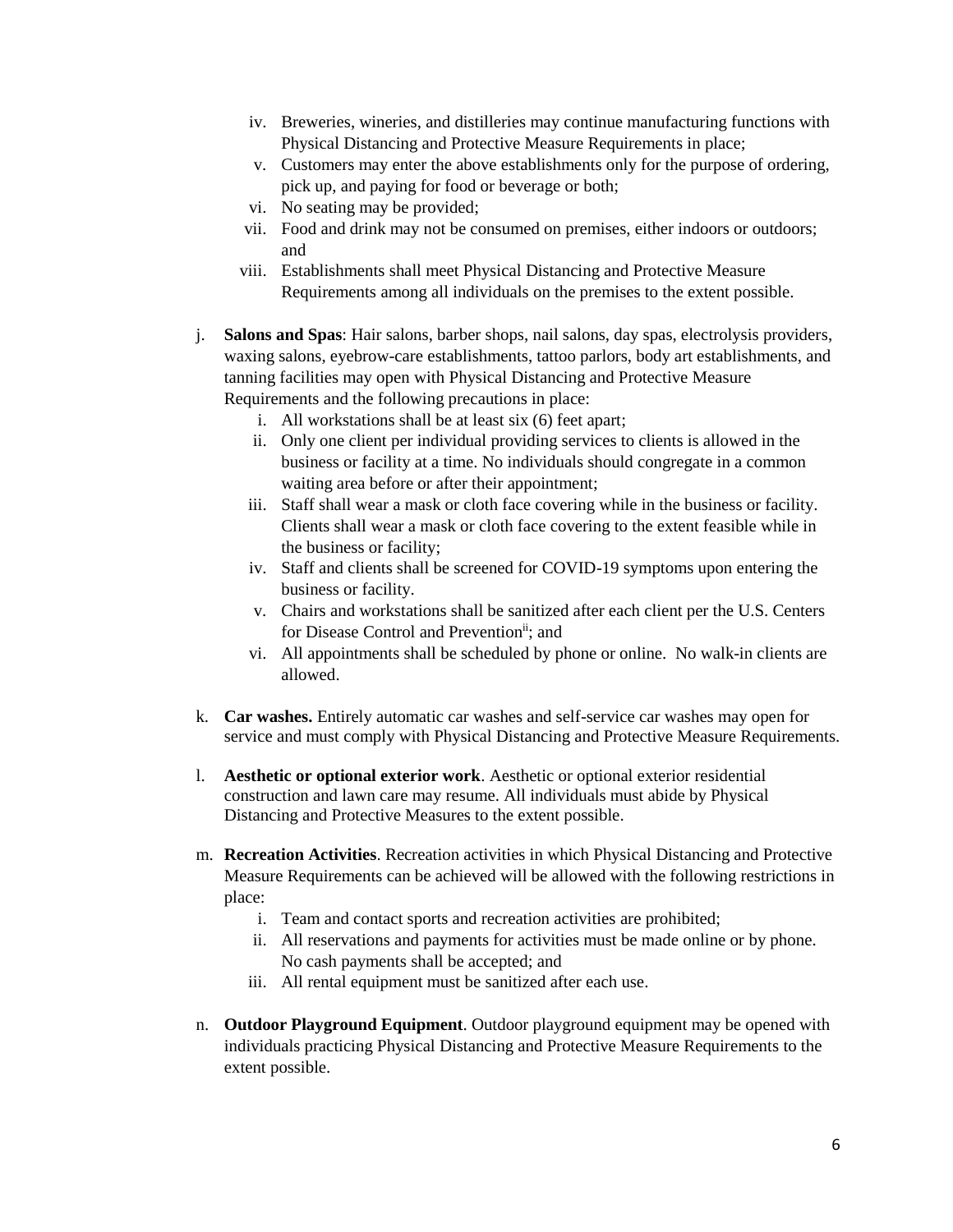- o. **Public beaches.** Public beaches will be open for moving through while walking, running, or biking with individuals and pets practicing Physical Distancing and Protective Measure Requirements. Swimming as well as team and contact sports on public beaches remain prohibited.
- p. **Driving ranges.** Driving ranges may open with individuals practicing Physical Distancing and Protective Measure Requirements and the following precautions in place:
	- i. Bays in use must be at least six (6) feet apart; and
		- ii. All appointments shall be scheduled, and payments shall be made online or by phone.
- q. **Outdoor recreational rentals.** Recreational equipment rentals, including but not limited to boats, kayaks, canoes, paddle boats, golf carts, snowmobiles, and ATVs, may be open with the following precautions in place:
	- i. Abide by Physical Distancing and Protective Measure Requirements;
	- ii. Abide by Safe Business Practices;
	- iii. Business must schedule pick-up and drop-off times; and
	- iv. Rented equipment must be cleaned after each use.
- r. **Manufacture, distribution, and supply chain for critical products and industries.** Manufacturing companies, distributors, and supply chain companies producing and supplying essential products and services in and for industries such as pharmaceutical, technology, biotechnology, healthcare, chemicals and sanitation, waste pickup and disposal, agriculture, food and beverage, transportation, energy, steel and steel products, petroleum and fuel, mining, construction, national defense, communications, and products used by other Essential Governmental Functions and Essential Businesses and Operations.
- s. **Organizations that Provide Charitable and Social Services.** Businesses and religious and secular nonprofit organizations, including prevocational group supportive employment, food banks and food pantries may be open with the following precautions in place:
	- i. Abide by Physical Distancing and Protective Measure Requirements; and
	- ii. Abide by Safe Business Practices.
- t. **Media.** Newspapers, television, radio, and other media services may operate. Such establishments shall:
	- i. Abide by Physical Distancing and Protective Measure Requirements; and
	- ii. Abide by Safe Business Practices.
- u. **Gas Stations and Businesses Needed for Transportation.** Gas stations; auto and motorcycle supply, repair and sales; boat supply, repair, and sales; and bicycle supply, repair, and sales may operate. Such establishment shall:
	- i. Abide by Physical Distancing and Protective Measure Requirements; and
	- ii. Abide by Safe Business Practices.
- v. **Financial Institutions and Services**. Banks, credit unions, and other depository or lending institutions; licensed financial service providers; insurance services; personnel necessary to perform essential functions at broker dealers and investment advisor offices may operate. Such establishments shall:
	- i. Abide by Physical Distancing and Protective Measure Requirements; and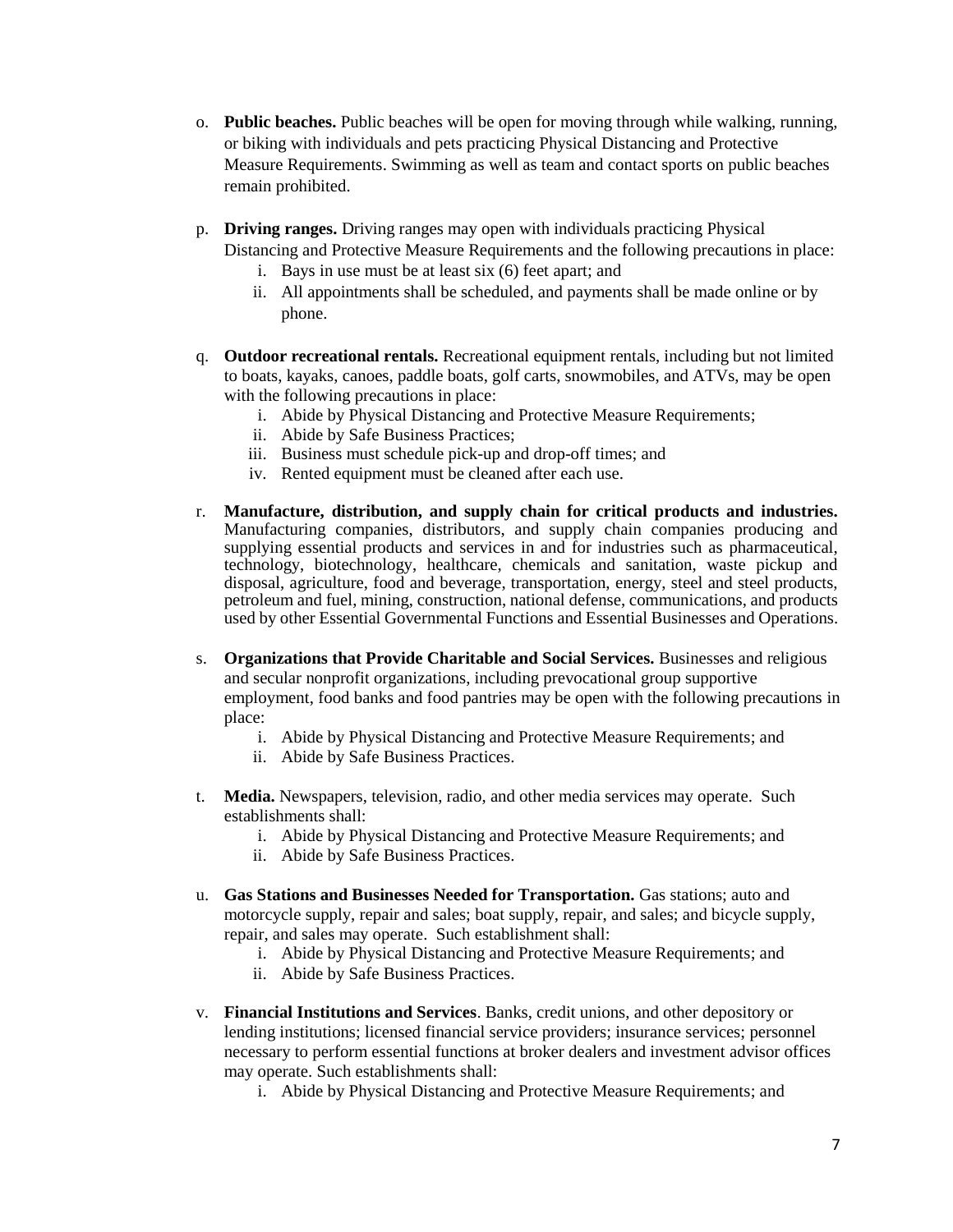- ii. Abide by Safe Business Practices.
- w. **Hardware and Supply Stores**. Hardware stores and businesses that sell electrical, plumbing, heating, and construction material may operate. Such businesses shall:
	- i. Abide by Physical Distancing and Protective Measure Requirements; and
	- ii. Abide by Safe Business Practices.
- x. **Critical Trades**. Building and Construction Tradesmen and Tradeswomen, and other trades including but not limited to plumbers, electricians, carpenters, laborers, sheet metal, iron workers, masonry, pipe trades, fabricators, finishers, exterminators, pesticide application, cleaning and janitorial staff for commercial and governmental properties, security staff, operating engineers, HVAC, painting, moving and relocation services, forestry and arborists, and other service providers who provide services that are necessary to maintaining the safety, sanitation, and operation of residences may operate. Such establishments shall:
	- i. Abide by Physical Distancing and Protective Measure Requirements; and
	- ii. Abide by Safe Business Practices
- y. **Mail, Post, Shipping, Logistics, Delivery, and Pick-up Services**. Post offices and other businesses that provide shipping and delivery services, and businesses that ship or deliver groceries, food, beverages, goods or services to end users or through commercial channels may operate. Such establishments shall:
	- i. Abide by Physical Distancing and Protective Measure Requirements; and
	- ii. Abide by Safe Business Practices.
- z. **Laundry Services**. Laundromats, dry cleaners, industrial laundry services, and laundry service providers may operate. Such establishments shall:
	- i. Abide by Physical Distancing and Protective Measure Requirements; and
	- ii. Abide by Safe Business Practices.
- aa. **Supplies to work from home.** Businesses that sell, manufacture, or supply products needed for people to work from home.
- bb. **Transportation**. Airlines, taxis, transportation network providers (such as Uber and Lyft), vehicle rental services, paratransit, and other private, public, and commercial transportation and logistics may operate. Such establishments shall:
	- i. Abide by Physical Distancing and Protective Measure Requirements; and
	- ii. Abide by Safe Business Practices.
- cc. **Home-based Care and Services**. Home-based care for seniors, adults, children, or people with disabilities, substance use disorders, or mental illness, including caregivers or nannies who may travel to the child's home to provide care, and other in-home services including meal delivery may operate. To the extent feasible, such services shall:
	- i. Abide by Physical Distancing and Protective Measure Requirements; and
	- ii. Abide by Safe Business Practices.
- dd. **Professional Services**. Professional services, such as legal or accounting services, insurance services, real estate services (including appraisal, home inspection, and title services). These services should, to the greatest extent possible, use technology to avoid meeting in person, including virtual meetings, teleconference, and remote work (i.e. work from home). Such establishments shall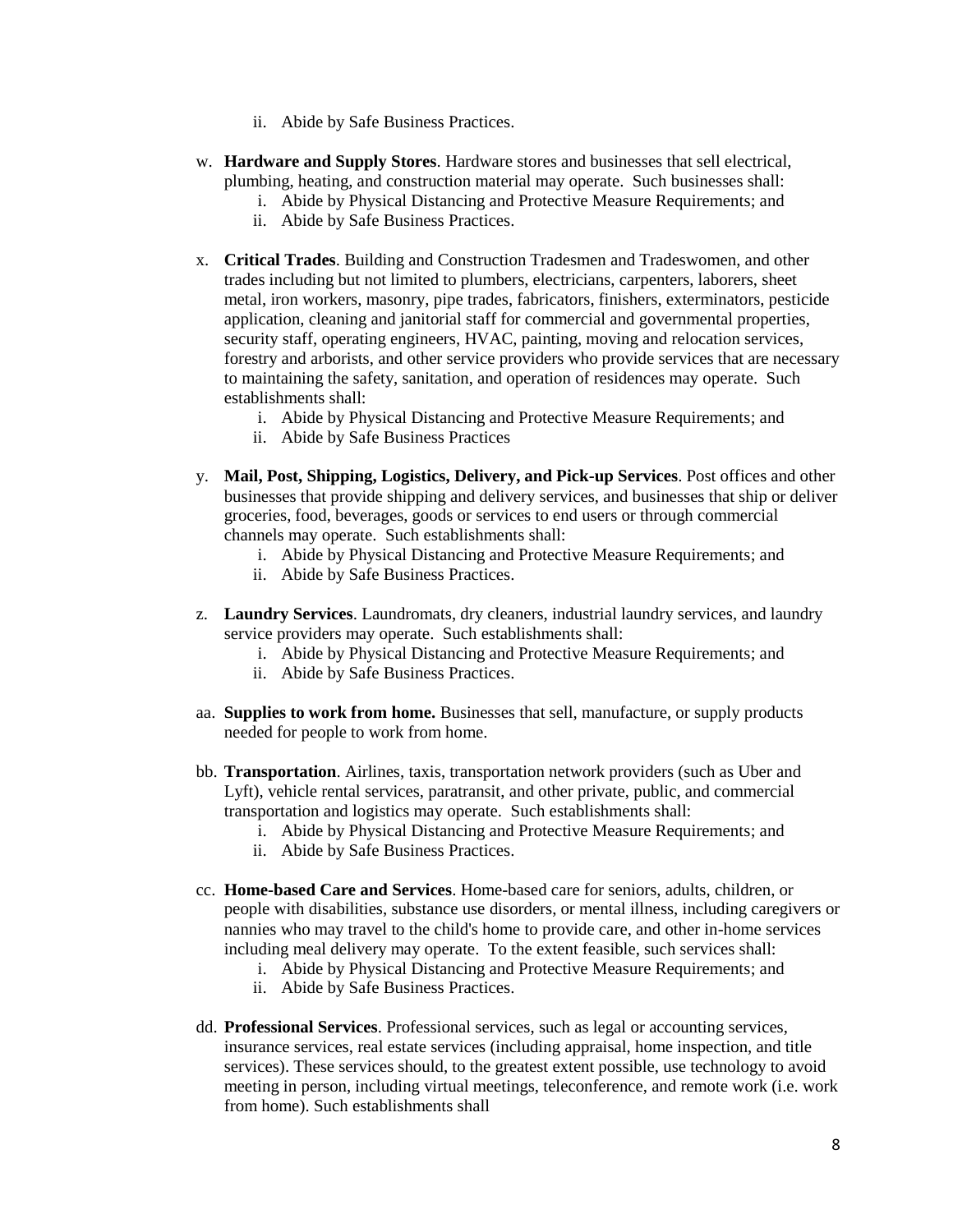- i. Abide by Physical Distancing and Protective Measure Requirements; and
- ii. Abide by Safe Business Practices.
- ee. **Critical Labor Union Functions**. Activities include the administration of health and welfare funds and personnel checking on the well-being and safety of members providing services, provided the checks are done by telephone or remotely where possible. Such activities shall:
	- i. Abide by Physical Distancing and Protective Measure Requirements; and
	- ii. Abide by Safe Business Practices.

## ff. **Hotels and Motels**. Hotels and motels, except that such establishments shall:

- i. Abide by Physical Distancing and Protective Measure Requirements;
- ii. Abide by Safe Business Practices;
- iii. Close swimming pools, hot tubs, and exercise facilities; and
- iv. Prohibit guests from congregating in lobbies or other common areas, including providing adequate space to adhere to Social Distancing Requirements while queuing for front desk services.
- gg. **Child Care Settings.** Child Care Settings will be allowed with the following restrictions:
	- i. Child Care Settings may not operate at more than 50 children and 10 staff or 25% of the total occupancy limits established by the local municipality present at a time unless otherwise provided for by order of the Wisconsin Department of Health Services;
	- ii. To the extent possible, adults shall practice Physical Distancing and Protective Measure Requirements and follow all other Department of Health Services public health guidance while picking up and dropping off children at the Child Care Setting;
	- iii. Child Care Settings operating under this order shall follow the Department of Children and Families Guidance Order #2, or any order superseding that orderiii; and
	- iv. Child Care Settings are encouraged to prioritize access to their services as follows
		- 1. Tier 1: employees, independent contractors, and other support staff working in health care.
		- 2. Tier 2: employees, independent contractors, and other staff in vital areas including but not limited to military; long term care; residential care; pharmacies; child care; child welfare; government operations; public safety and critical infrastructure such as sanitation, transportation, utilities, telecommunications; grocery and food services; supply chain operations; and other sectors as determined by the undersigned health officers.
		- 3. Tier 3: all other individuals.
- hh. **Other.** All other for-profit and not for profit businesses and activities within Milwaukee County may remain open. Such establishments shall:
	- i. Abide by Physical Distancing and Protective Measure Requirements; and
	- ii. Abide by Safe Business Practices.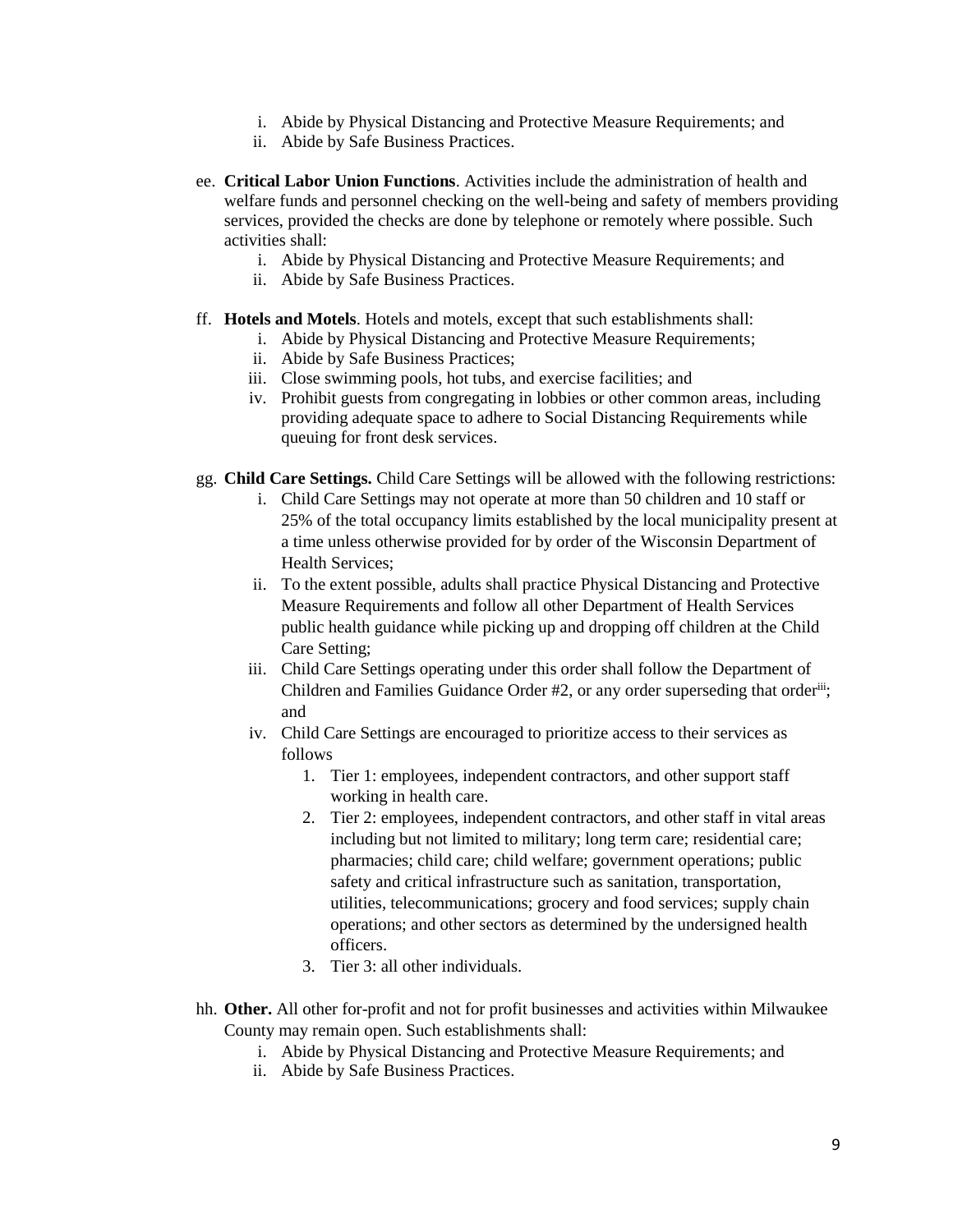- **4. Gatherings**. For all public and private gatherings, the following COVID-19 mitigation strategies shall be considered and implemented to the extent possible:
	- a. Comply with Physical Distancing and Protective Measure Requirements;
	- b. Comply with mass gathering size limits determined by the U.S. Centers for Disease Control and Prevention<sup>v</sup>. The gathering size limit for this Order is fewer than 10 individuals.
	- c. Minimize sharing of frequently touched objects consistent with the community or individual's traditions and in consultation with local health officials as needed;
	- d. Food or beverage offerings should be provided in, pre-packaged boxes or bags for each attendee to avoid possible COVID-19 transmittal from sharing common dishes at a buffet or family-style meal; and
	- e. Postpone or cancel mass gatherings if it is not possible to significantly reduce the number of attendees within a confined area; and
	- f. Nothing in this order prohibits the gathering of members of a single household or living unit.
- **5. Closures.** All of the following facilities shall be closed except for the purposes and under the conditions expressly stated herein.
	- a. **Schools**: Public and private K-12 schools shall remain closed for pupil instruction and extracurricular activities for the remainder of the 2019-2020 school year, which ends on 6/30/2020. Schools may continue to facilitate distance or virtual learning. School buildings and property may continue to be used for Essential Government Functions and food distribution. Food distribution shall comply with Physical Distancing and Protective Measure Requirements.
	- b. **Places of Public Amusement and Activity**: Whether indoors or outdoors, places of public amusement and activity shall remain closed, including but not limited to the following: amusement parks, conference centers, stadiums, dance clubs, escape rooms, carnivals, water parks, licensed public or private swimming pools, splash pads, aquariums, zoos, museums, arcades, fairs, children's play centers, funplexes, theme parks, bowling alleys, movie and other theaters, concert and concert halls, country clubs, social clubs, miniature golf, and gyms and fitness centers.
	- c. **Auctions.** All in-person auctions shall be closed. This includes agricultural equipment auctions; animal auctions for competition; consignment sales; antiques and collectibles; art; autos and motorcycles; boats and personal watercraft; cars; coins and currency; collector cars and vintage equipment; government surplus property and seizures; heavy equipment and construction machinery; household goods; industrial and manufacturing equipment; intellectual property; jewelry; off-road and recreational vehicles; restaurant equipment; tools; and trucks, trailers, and transportation-related equipment.
		- i. Auctions may continue as virtual auctions or online auctions.
		- ii. All auction preparations, meetings, inventory review, and consumer preview of goods shall occur virtually.
		- iii. After a virtual or online auction, the auctioneer or auction company may deliver, mail, or provide curb-side pick-up of goods if it can be done by one person in a room or confined space, including a vehicle.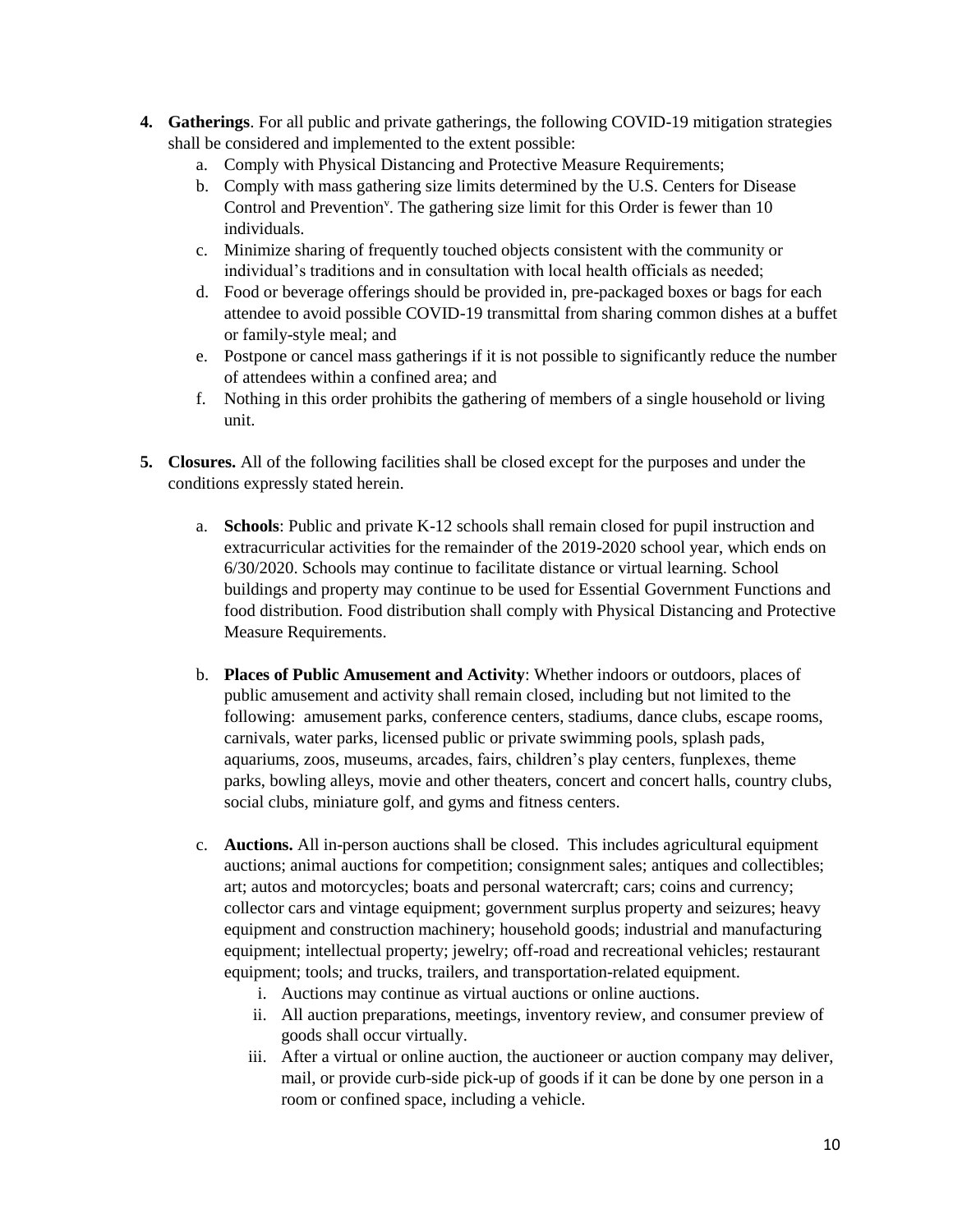- iv. Delivery, curb-side pick-up, or parcel services cannot require a signature by the recipient.
- d. **Residential Cleaning Services.** Residential cleaning service providers shall remain closed.
- e. **Chartered Fishing Excursions.** Chartered fishing excursion providers shall remain closed.
- f. **Garage Sales, Rummage Sales, and Yard Sales.** Garage sales, rummage sales, and yard sales shall remain closed. Individual person to person sales of items, such as on Facebook Marketplace or Craigslist, shall occur while complying with Physical Distancing and Protective Measure Requirements and Safe Business Practices. Measures should be taken to avoid using cash in these transactions, and electronic means of payment should be used whenever possible. Individuals shall comply with Physical Distancing and Protective Measure Requirements during any such exchange.
- g. **Photographers**. Photography studios shall remain closed except for the following:
	- i. Photographers may photograph outdoors while practicing Physical Distancing and Protective Measure Requirements.
	- ii. Photographers may photograph gatherings that are being held in accordance with Section four (4) of this order. Photographers shall comply with Physical Distancing and Protective Measure Requirements and follow all other public health recommendations issued by the Wisconsin Department of Health Services and U.S. Centers for Disease Control and Prevention.
- h. **Libraries.** Libraries shall remain closed for services except for the following:
	- i. Online services and programming; and
	- ii. Curb-side pick-up of books and other library materials, if all operations are performed in compliance with Physical Distancing and Protective Measure Requirements to the extent possible. Materials shall be requested online or by phone before pick-up. The library may not require a signature from the patron. The library shall schedule pick-ups and ensure compliance with Physical Distancing and Protective Measure Requirements.
- i. **Institutions of Higher Education.** Public and private higher educational institutions shall remain closed for pupil instruction and for extracurricular activities for the remainder of the 2019-2020 school year. Institutions may continue to facilitate distance or virtual learning and perform critical research and essential functions as determined by the institution. Facilities may continue to be used for Essential Government Functions.
- **6. Long-Term Care Facilities and Congregate Facilities.** No outside visitors are permitted in longterm care facilities or congregate facilities.
- **7. Shared Spaces.** Unless otherwise provided for herein, all individuals present in Milwaukee County using shared or outdoor spaces or any place other than their home or residence shall, to the extent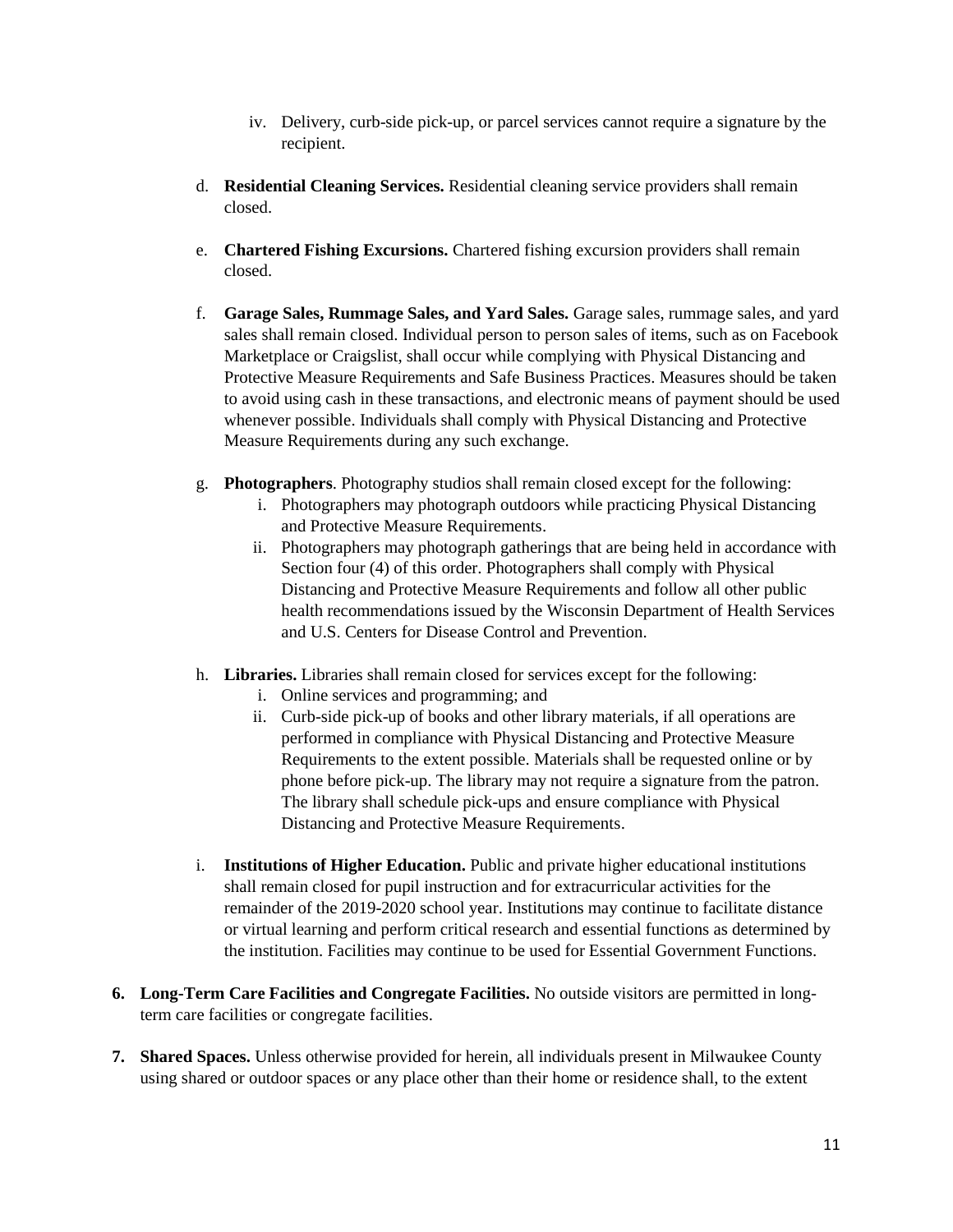possible, comply with Physical Distancing and Protective Measure Requirements. This requirement shall not apply to individuals experiencing homelessness.

- **8. Local Orders**. This order does not preclude any undersigned local health officer from addressing localized outbreaks with a localized order. Such order may include instituting tailored restrictions based on the needs of a particular location or municipality. Municipalities, businesses, and other entities may implement policies that are more restrictive than this order for protection of the public health.
- **9. DHS and CDC Guidelines**. All individuals, organizations, government bodies, and any other permitted group of individuals shall, to the extent possible, follow all applicable guidelines that are more restrictive than this order when taking any action permitted under this order.
- **10. Enforcement**. This order is enforceable by any local law enforcement officials including county sheriffs or by the local public health officer within the relevant jurisdiction. Violation or obstruction of this order is punishable under Wis. Stat. § 252.25 or any local ordinance in conformity therewith.
- **11. Duration**. This order shall become effective immediately. This order shall remain in effect until 11:59pm on Thursday, May  $21<sup>st</sup>$ , 2020.
- **12. Severability**. If any provision of this order or its application to any person or circumstance is held to be invalid, then the remainder of this order, including the application of such part or provision to other persons or circumstances, shall not be affected and shall continue in full force and effect. To this end, the provisions of this order are severable.
- **13. ADA Notice**. Please note: Upon reasonable notice, efforts will be made to accommodate the needs of disabled individuals through sign language interpreters or other auxiliary aids. For additional information, or to request this service, contact the local health department in your jurisdiction via the contact information provided in that local health department's signature block.

IT IS SO ORDERED BY THE PUBLIC HEALTH OFFICERS OF THE FOLLOWING MUNICIPALITIES OF MILWAUKEE COUNTY.

Katie Lepak

Cudahy Health Officer, Katie Lepak, MS

\_\_\_\_\_\_\_\_\_\_\_\_\_\_\_\_\_\_\_\_\_\_\_\_\_\_\_\_\_\_\_\_\_

*Courtney Day, RN, BSN*

\_\_\_\_\_\_\_\_\_\_\_\_\_\_\_\_\_\_\_\_\_\_\_\_\_\_\_\_\_\_\_\_\_

Franklin Health Officer, Courtney Day, RN, BSN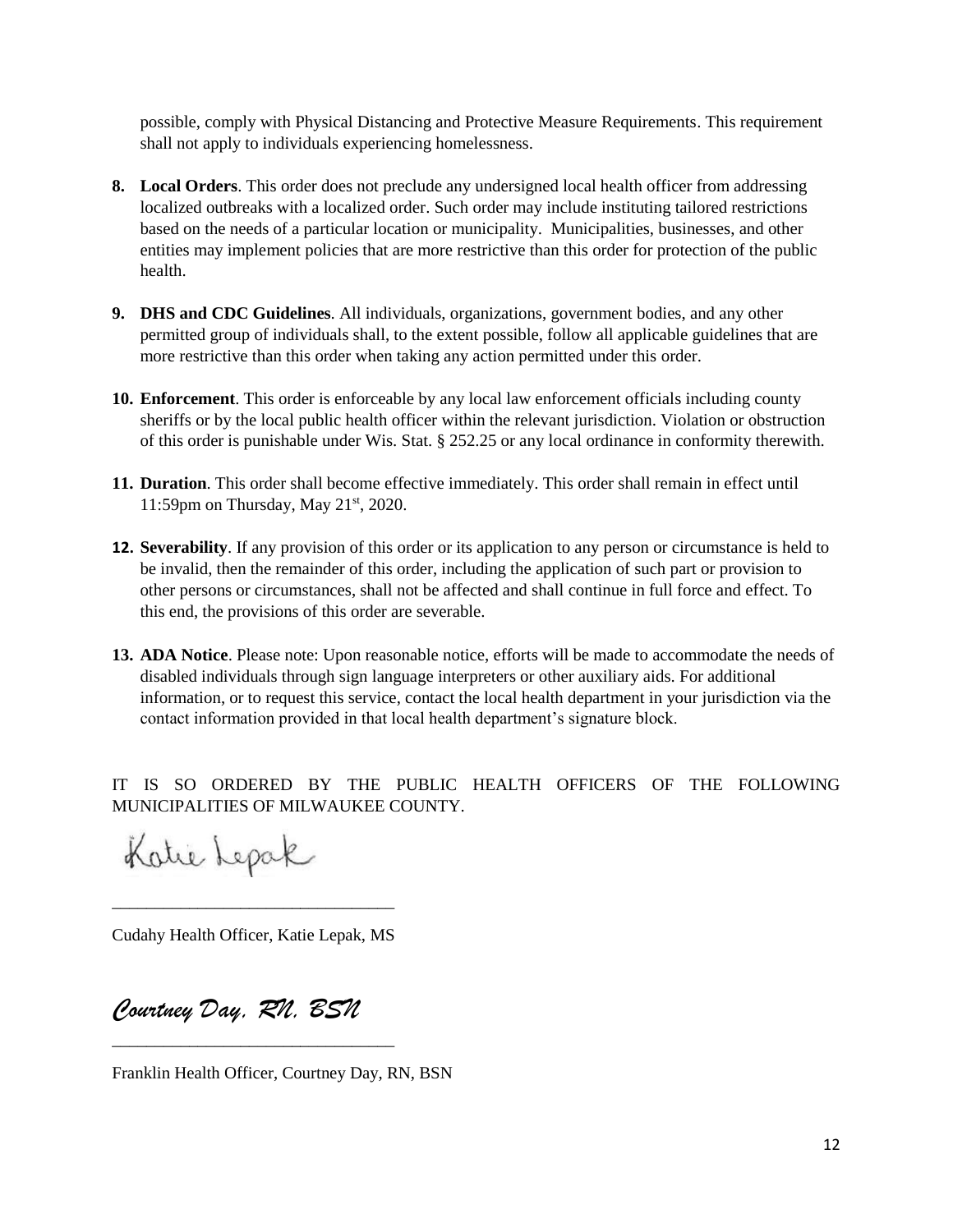Susan Shepeard

Greendale Public Health Officer, Sue Shepeard

\_\_\_\_\_\_\_\_\_\_\_\_\_\_\_\_\_\_\_\_\_\_\_\_\_\_\_\_\_\_\_\_\_

\_\_\_\_\_\_\_\_\_\_\_\_\_\_\_\_\_\_\_\_\_\_\_\_\_\_\_\_\_\_\_\_\_

\_\_\_\_\_\_\_\_\_\_\_\_\_\_\_\_\_\_\_\_\_\_\_\_\_\_\_\_\_\_\_\_\_

\_\_\_\_\_\_\_\_\_\_\_\_\_\_\_\_\_\_\_\_\_\_\_\_\_\_\_\_\_\_\_\_\_

Haven of Ranach

Greenfield Health Officer, Darren Rausch, MS, CPH

Kachun Raderty, Ral

Hales Corners Health Officer, Kathy Radloff, RN

On Atuma

North Shore Health Officer, Ann Christianson, MPH

Warry News  $\overline{\phantom{a}}$ 

Oak Creek Health Officer, Darcy DuBois, MPH

\_\_\_\_\_\_\_\_\_\_\_\_\_\_\_\_\_\_\_\_\_\_\_\_\_\_\_\_\_\_\_\_\_

\_\_\_\_\_\_\_\_\_\_\_\_\_\_\_\_\_\_\_\_\_\_\_\_\_\_\_\_\_\_\_\_\_

gacquelere M.

South Milwaukee/St. Francis Public Health Officer, Jacqueline Ove, MS, BSN, RN